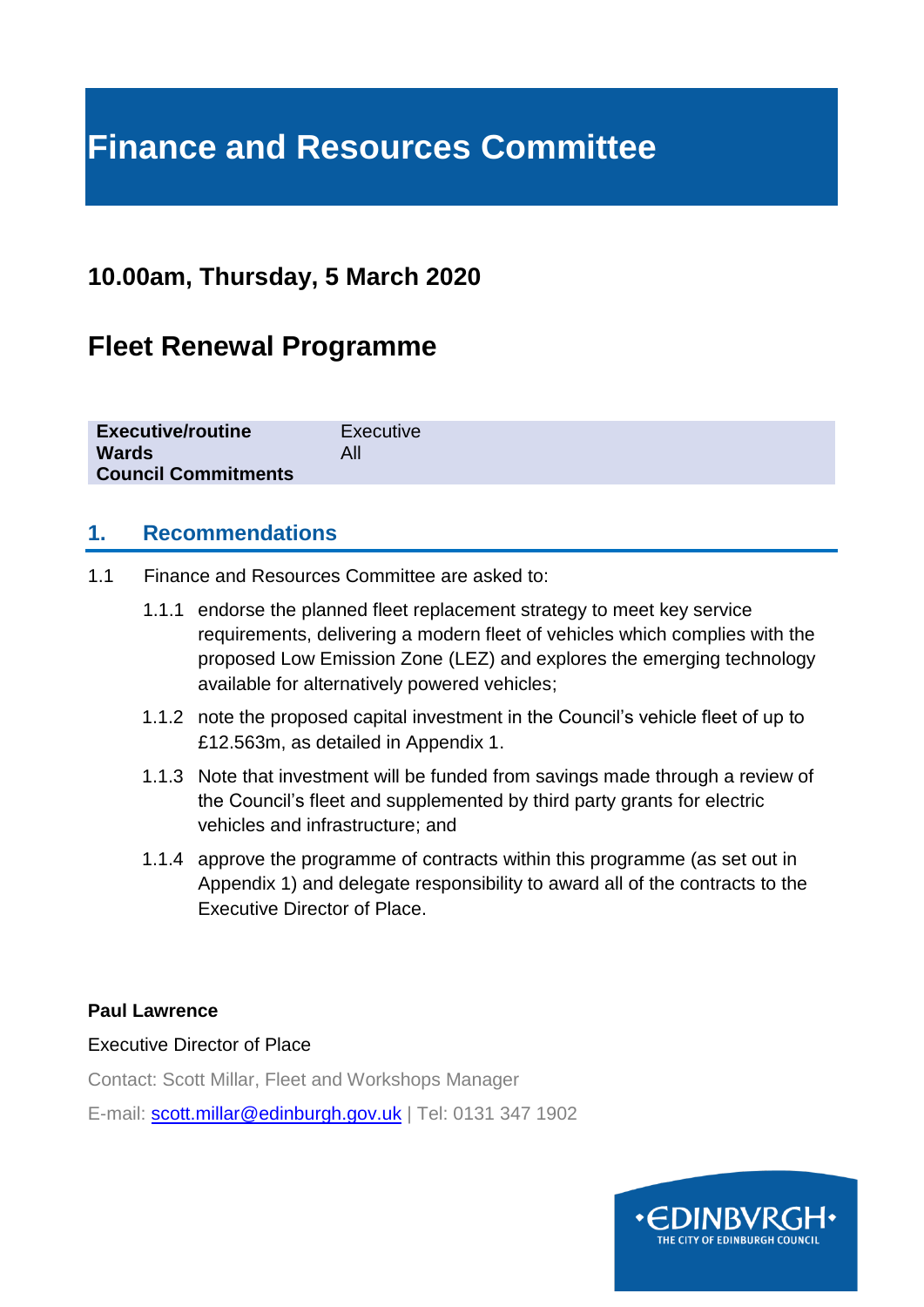# **Fleet Renewal Programme**

### **2. Executive Summary**

- 2.1 This report updates Committee on the fleet renewal programme and notes the proposed for capital investment of up to £12.563m (for up to 215 vehicles to be replaced). This will ensure the Council's vehicle fleet is reliable, fit for purpose and contributes towards carbon reductions and improved air quality. The procurement of these vehicles will be undertaken using a number of national frameworks and is expected to commence in March 2020.
- 2.2 In order for this programme to move forward timeously, the report also seeks approval for the award of all contracts in the programme (as noted within Appendix 1) to be delegated to the Executive Director of Place.

### **3. Background**

- 3.1 The Council has a vehicle fleet of 1,098 vehicles in total (including 796 Light Fleet and 302 Heavy vehicles). A project to review the arrangements in place for managing the Council's vehicles has been on-going for some time, with the main aims being to replace the current aged fleet; to ensure that the Council has a fleet that is fit for purpose; contributes towards carbon reductions and improved air quality; has the level of reliability and flexibility required; and is most cost efficient without any compromise to health and safety.
- 3.2 The current fleet of vehicles are aging and therefore, to achieve the project goals, it is essential that the Council invests to ensure that the future fleet is fit for purpose and can be adequately maintained.
- 3.3 Initial market research (looking at best practice in other local authorities and subject matter expert consultations) indicates that there is a rationale to look at different approaches for Light and Heavy fleet, therefore the fleet replacement programme is split into these two distinct groupings.
	- 3.3.1 Light fleet is defined as vehicles up to 3.5T in gross weight consisting mainly of cars, vans and generic minibuses; and
	- 3.3.2 Heavy fleet is defined as vehicles of gross weight in excess of 3.5T typically truck mounted/ Heavy Goods Vehicle class.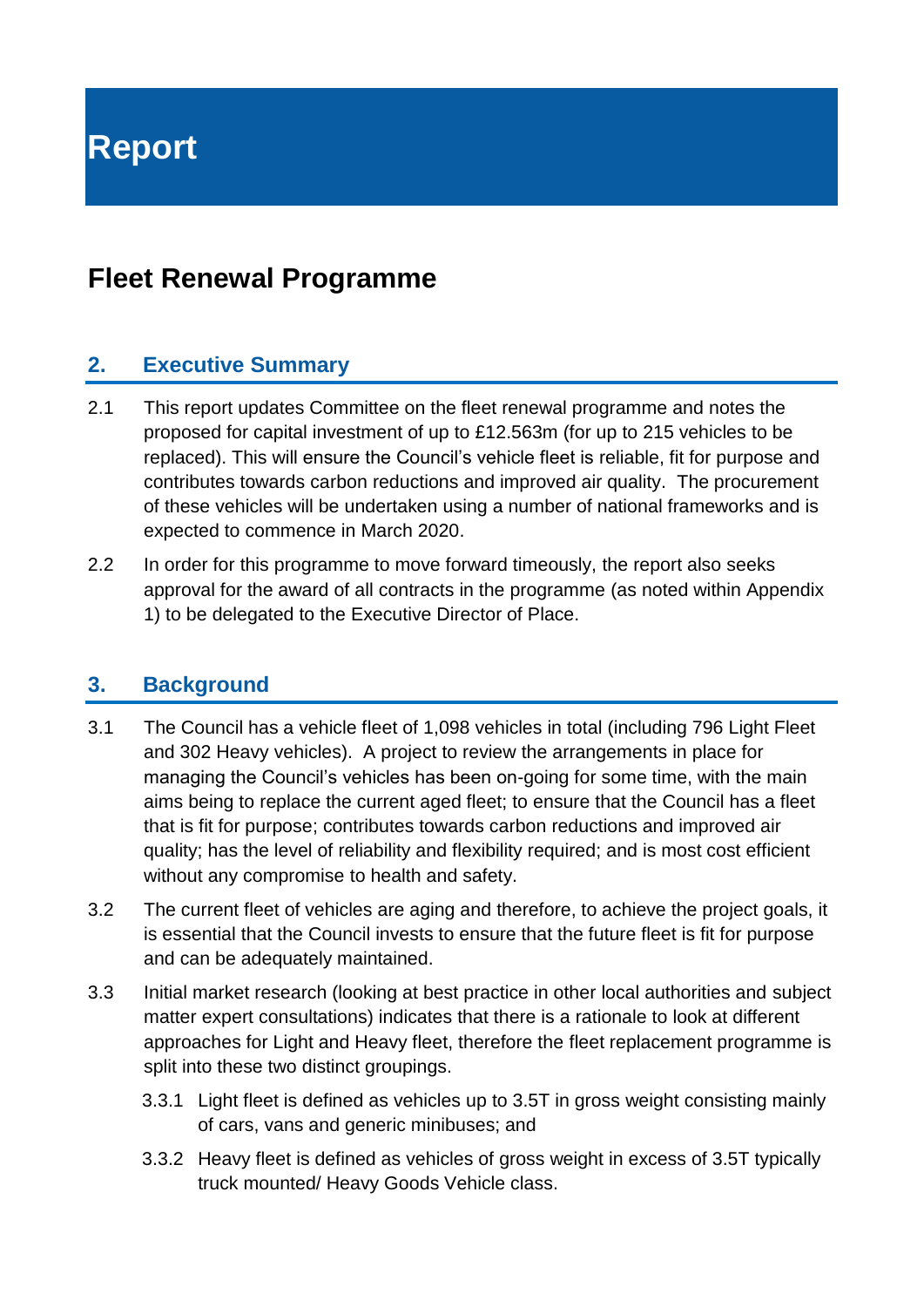- 3.4 For Heavy fleet, the market research into the emerging electric technology of heavy Fleet indicates that replacement of these vehicles will remain financially unviable for the next five years.
- 3.5 This report is focused on the Heavy Fleet, while work continues on finalising plans for the Light Fleet.

### **4. Main report**

#### **Heavy Fleet**

- 4.1 Funding has been received to allow the Council to purchase a large electric sweeper (the first in Scotland). Not only is this vehicle carbon neutral in terms of emissions, the noise reduction achieved by moving to this electric model will allow the service to operate extended hours without disrupting residents of the city. Moving forward, it is intended to operate a minimum of one third of heavy vehicles on alternative fuel within the next seven years however this will be challenging.
- 4.2 In terms of capital spend on other heavy vehicles, there are currently no financially viable options that would allow the Council to purchase electric vehicles without significant external funding. Council officers will continue to work with government funding bodies and commercial companies to explore funding options and are confident that further funding will be secured.
- 4.3 There are options available for individual vehicle types to become less fuel dependent, for example refuse vehicles now have the option of a fully electric bin lift, and trials of this system have demonstrated a reduction in noise and fuel consumption. Feedback from the service department has been very positive so far.
- 4.4 As part of the fleet renewal programme, funding has been identified to ensure there is the flexibility to replace up to one third of the Heavy fleet within six months, should any financially viable electric options emerge. This is possible through a staged replacement programme, as well as retaining a smaller number of hire vehicles. The required investment is set out below:

#### **Cleansing £1,800,000**

4.5 It is proposed to purchase 29 vehicles to replace existing vehicles, covering all aspects of street cleansing management including bulk uplifts, specialist hot washing units, specialist trucks, litter bin collection vehicles (that collect litter from over 3,400 litter bins across the city), and mechanical sweepers.

#### **Waste services £3,700,000**

4.6 The requirements for the waste collection service over the next seven years are not yet clear as the potential impacts of the Communal Bin Review, the two new waste transfer stations and the proposed deposit return scheme (DRS) for glass are not yet known.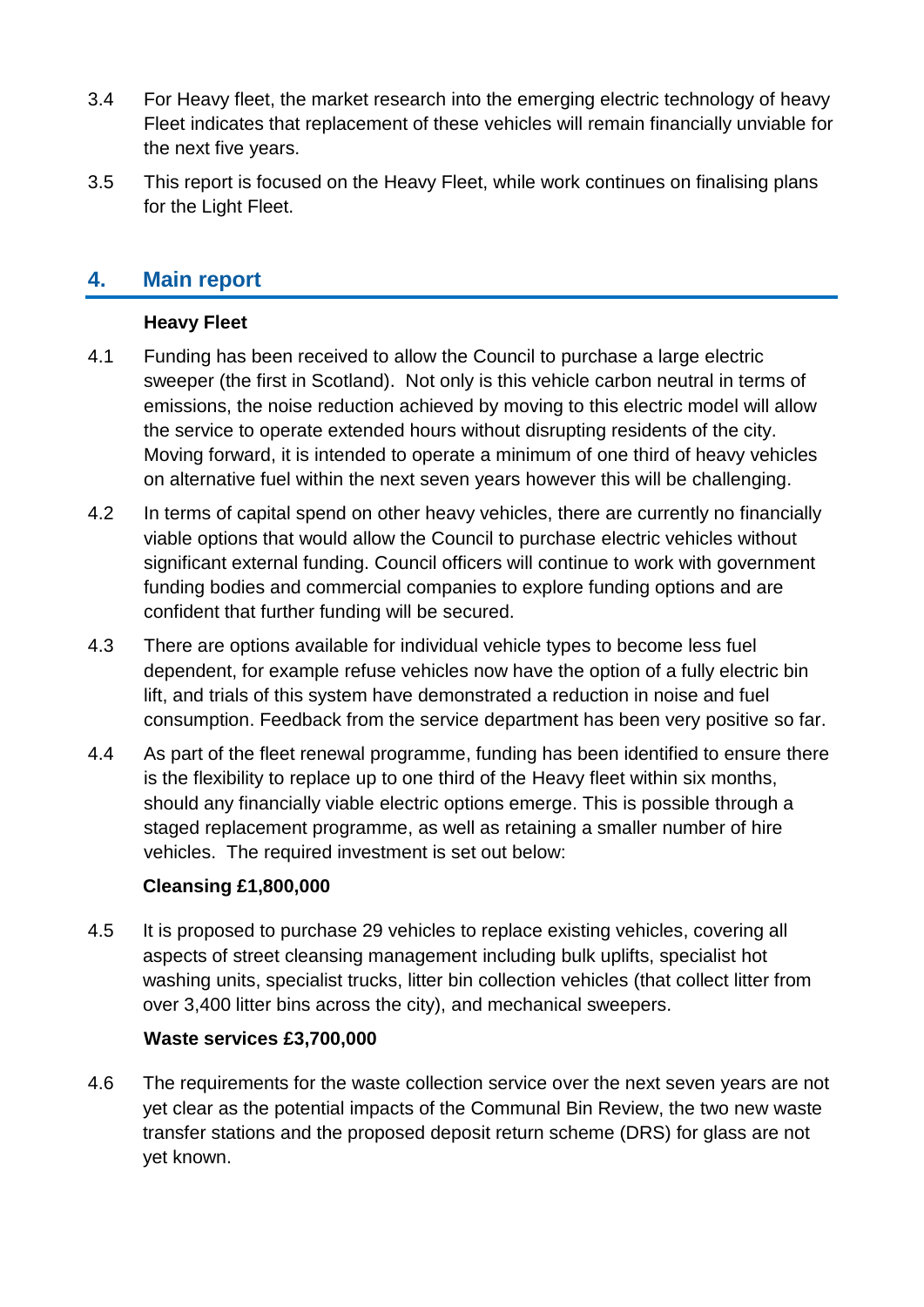- 4.7 However, an assessment of the current vehicle arrangements shows that there are currently 21 Refuse Collection Vehicles (RCVs) on hire, and for the reasons given above it has been decided to keep six as hires (albeit on a firmer contract and reduced cost). The remaining 15 will be replaced as part of the renewal programme.
- 4.8 There are also five other vehicles and items of plant that need to be replaced.

#### **Parks £1,500,000**

- 4.9 Parks and Greenspace have been working with some of the most aged vehicles in the fleet (average age of 11.5 years). The proposal is to replace 59 vehicles (with only three hire replacements) with vehicles with improved health and safety features for staff. Both contract hire and purchase options are available for these types of vehicles, therefore the best solution will be identified in advance of tendering.
- 4.10 It has also been agreed to remove the crew-cab element of large trucks in this area, therefore the payload of the vehicles can be increased, reducing the number of journeys required. This will mean transporting crew in alternative vehicles, with electric vans being the suggested option.
- 4.11 The overall capital required remains the same, however the vehicle count would increase, whilst the emissions and fuel cost would decrease. The remaining spend covers plant machinery including tractors, JCBs, specialist trucks and grounds maintenance machinery.

#### **Roads £4,300,000**

- 4.12 A review of service activities has shown that much of the current fleet is no longer fit for purpose. The review shows that
- 4.13 The capital investment for 41 vehicles in total is required to cover street lighting maintenance, road maintenance and resurfacing, carriage way line marking, winter emergency services, and gully emptying services.

#### **Other service areas £715,000**

#### **Library Services**

4.14 The Library vehicles are now 17 years old: the service will be reduced to two large units with smaller electric vans providing an order/delivery service instead of five which currently operate.

#### **Community Transport**

4.15 After a successful pilot of smaller bus transportation for children, three electric buses are being added to the transport hub fleet to replace the current older models.

#### **Light Fleet Vehicles £510,600**

4.16 This financial year (2019/2020) has seen the Council focus on carbon emission reductions by accelerating the introduction of electric vehicles into the fleet. Grant funding of over £0.5m has been secured to enable the purchase / lease of electric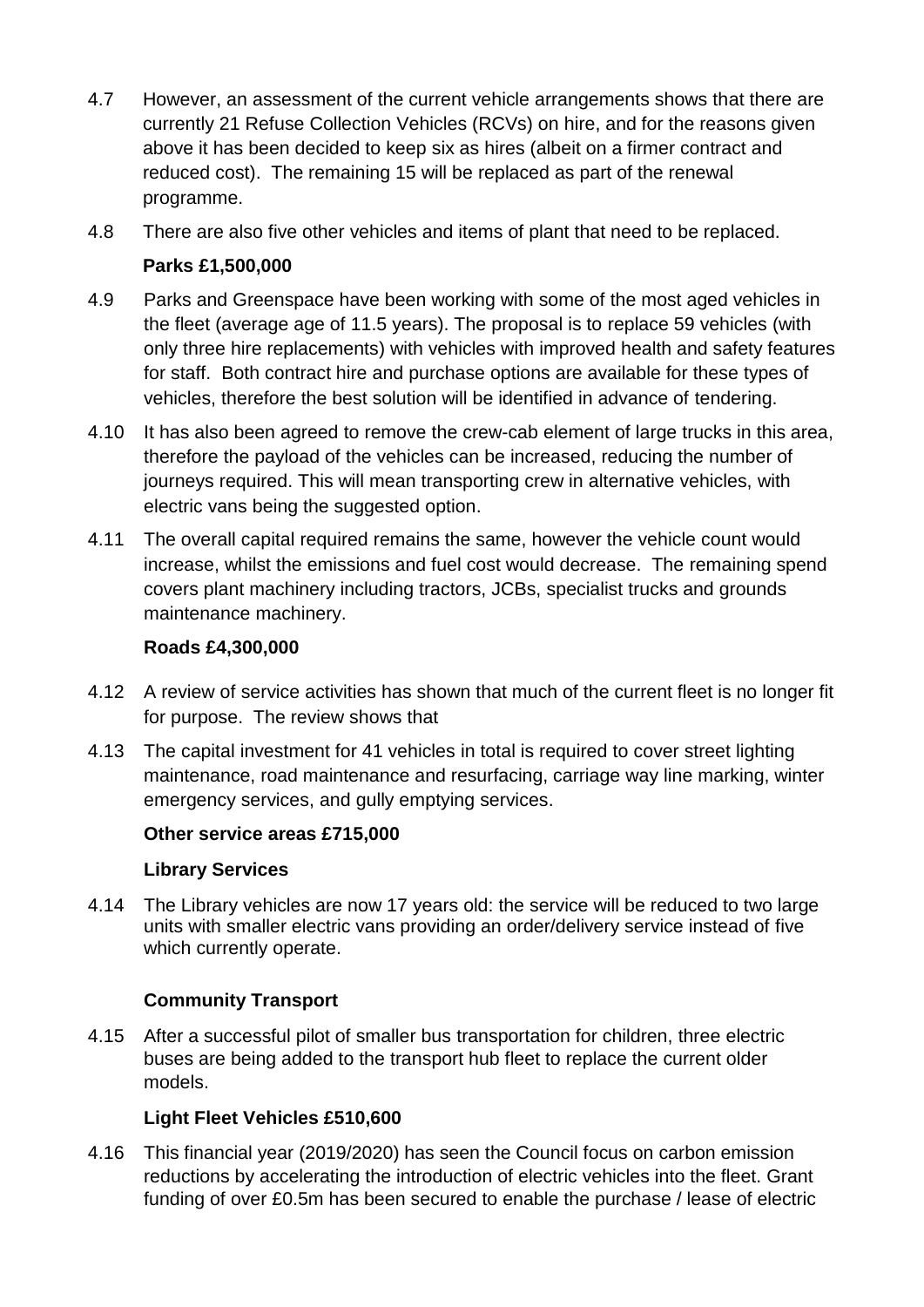vehicles, and over £0.5m has also been secured to invest in the supporting charging infrastructure.

- 4.17 Prior to this financial year all electric vehicles were leased for a period of three years. As technology has now advanced to a stage where main line produced electric vehicles can travel in excess of 100 miles on a single charge, this provides an opportunity for the Council to further make the switch to electric vehicles and ensure that a significantly greater number of Council journeys are undertaken in electric cars and vans.
- 4.18 For this reason, it is proposed to purchase 32 car and 20 vans. Scottish Government funding of 40% of the purchase price has been offered. This means it will be possible for the Council to replace all Fleet cars with electric in 2020.
- 4.19 There will be a separate report to follow outlining further future proposals on planned replacement for light fleet.

#### **Vehicle Maintenance**

4.20 The maintenance of all of the procured vehicles will be undertaken by the in-house workshop. As part of the fleet review, the activities of the workshop operation are being reviewed to ensure that the service is optimised to support frontline service delivery in the service areas shown above.

#### **5. Next Steps**

5.1 Once approved the next steps will be to procure the vehicles outlined in this document. Taking into consideration the following:

| <b>Risk</b>                                     | <b>Mitigating Action</b>                                                                                                                                                                                                                                               |
|-------------------------------------------------|------------------------------------------------------------------------------------------------------------------------------------------------------------------------------------------------------------------------------------------------------------------------|
| <b>Vehicle Performance</b>                      | High performance thresholds have been set out in<br>the specifications, which will ensure all potential<br>suppliers are aware of Council expectations. The<br>preferred bidders will be asked to confirm their<br>ability to meet strict performance criteria.        |
| <b>Quality of Vehicles</b>                      | Wherever possible suppliers will be asked to<br>provide a four-year warranty in the submission.                                                                                                                                                                        |
| Contingencies for Vehicle<br><b>Break Downs</b> | Free of charge replacements will be asked to be<br>made available to cover periods when vehicles are<br>off the road for longer than 48 hours during the<br>warranty period provided that parts or labour are<br>not available, and it is not a Council induced fault. |

5.2 Subject to Committee approval of the renewal programme and the contract awards outlined in Appendix 1, it is requested that delegated authority is given to the Executive Director of Place to award contracts in line with the programme provisions. This will enable the programme to move forward timeously.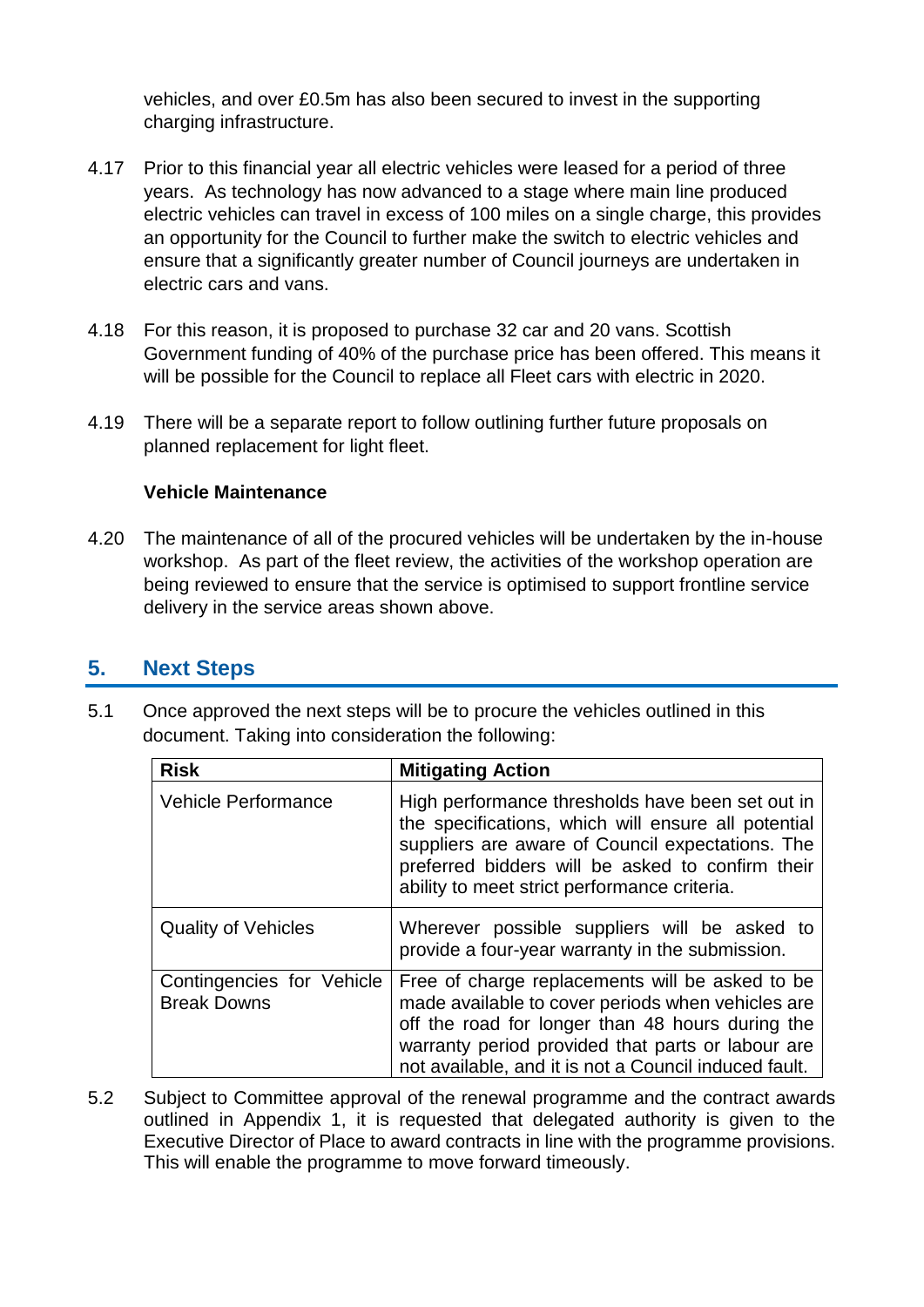- 5.3 In the event of vehicles failing to meet quality requirements specified in the Contract, Fleet will ensure that strict Contract Management has minimal effect on business continuity.
- 5.4 It is intended to appoint a Fleet Sustainability Manager, to ensure that the Fleet Renewal Programme remains a priority, while a Contract Manager will be in place to monitor performance of the vehicles throughout the duration of the contracts and will be responsible for ensuring that there is minimal impact on business continuity where vehicles fail to meet the quality requirements specified.

### **6. Financial impact**

- 6.1 The investment required to bring the fleet up to the necessary standard is estimated to be £12,563,966, as set out in Appendix 1. This cost can be contained within the capital budget for Fleet replacement as approved by Council on 20 February 2020.
- 6.2 The investment value takes into account the list price of the vehicles proposed for purchase with no residual value. At time of tenders, all potential purchases will be cross checked against contract hire rates/other methods of procurement to ensure that purchase is still the best value option.
- 6.3 £420,000 of capital funding has been set aside for the vehicles for Parks that may be lower cost on contract hire (negotiations are on-going at time of writing). If this is the case, the capital funding required will be reduced by this amount. Similarly, any grants received towards electric or other sustainable vehicles will reduce the net cost to the Council.
- 6.4 The loans charges associated with the total capital investment over a 7-year period is estimated to be a principal amount of £12.563m and interest of £1.482m, resulting in a total cost of £14.045m. This represents an annual cost of £2.006m. This forecast uses and interest rate of 2.51%, which is based on current Public Loans Works Board borrowing rates and an appropriate margin to cover short-term volatility. As vehicles are procured, the Council's Treasury Service will carry out a financial options appraisal to identify the method of finance that will deliver best value for the Council.
- 6.5 Loans charges or alternative financing costs will be met from savings achieved through the overarching Fleet Review Project and securing investment from external funding sources. The Fleet Review Project will overall deliver a net saving to the revenue budget of approximately £500,000, after loans charges are taken into account.
- 6.6 All tenders will be scrutinised to maximise the potential to deliver whole life cost savings.

### **7. Stakeholder/Community Impact**

7.1 The fleet renewal programme will help support key frontline services to the city and will have a positive impact on communities.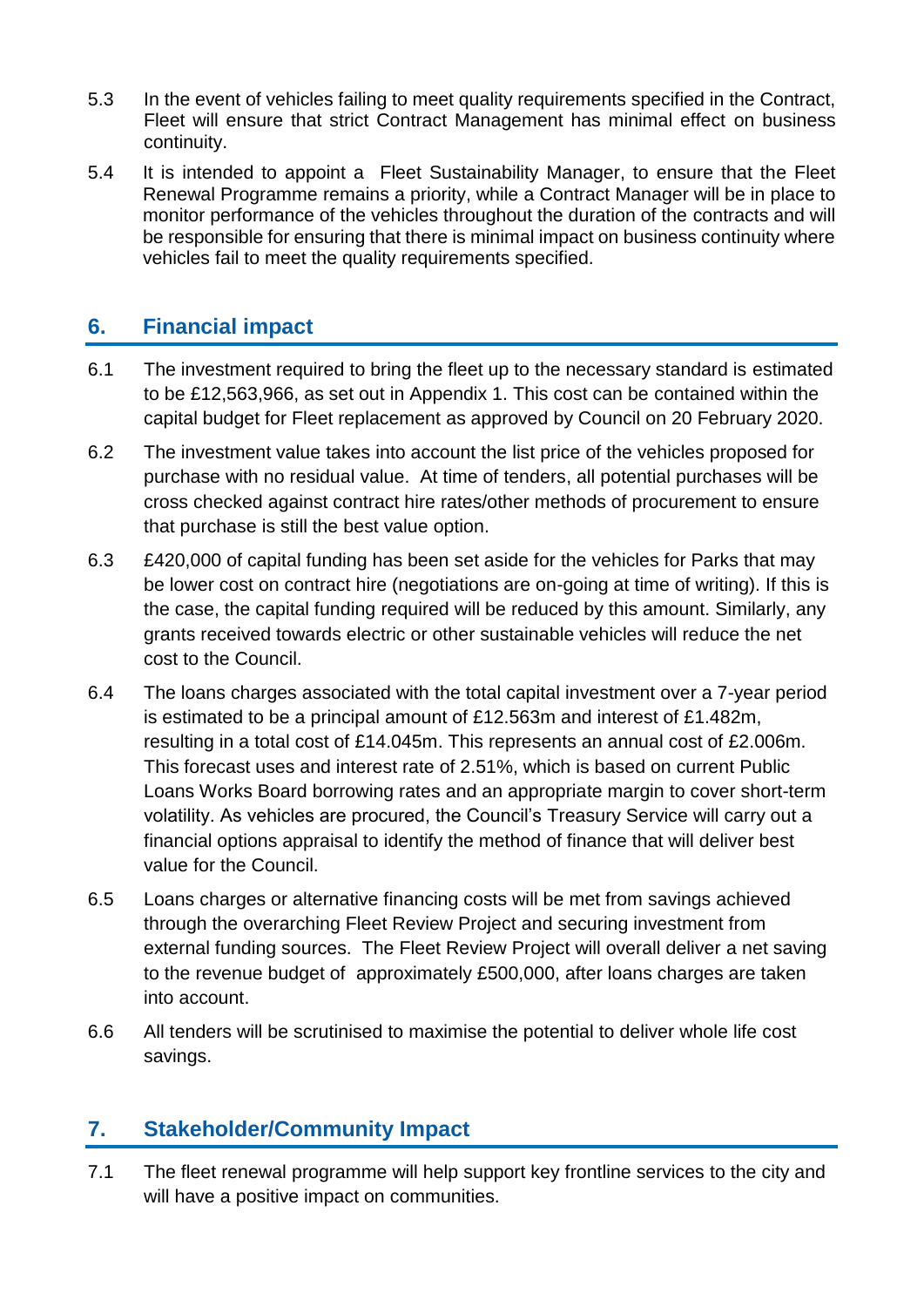7.2 The improved environmental performance of the fleet will also reduce carbon emissions and will contribute to improved air quality.

# **8. Background reading/external references**

8.1 None.

# **9. Appendices**

9.1 Appendix 1 - Procurement Lots.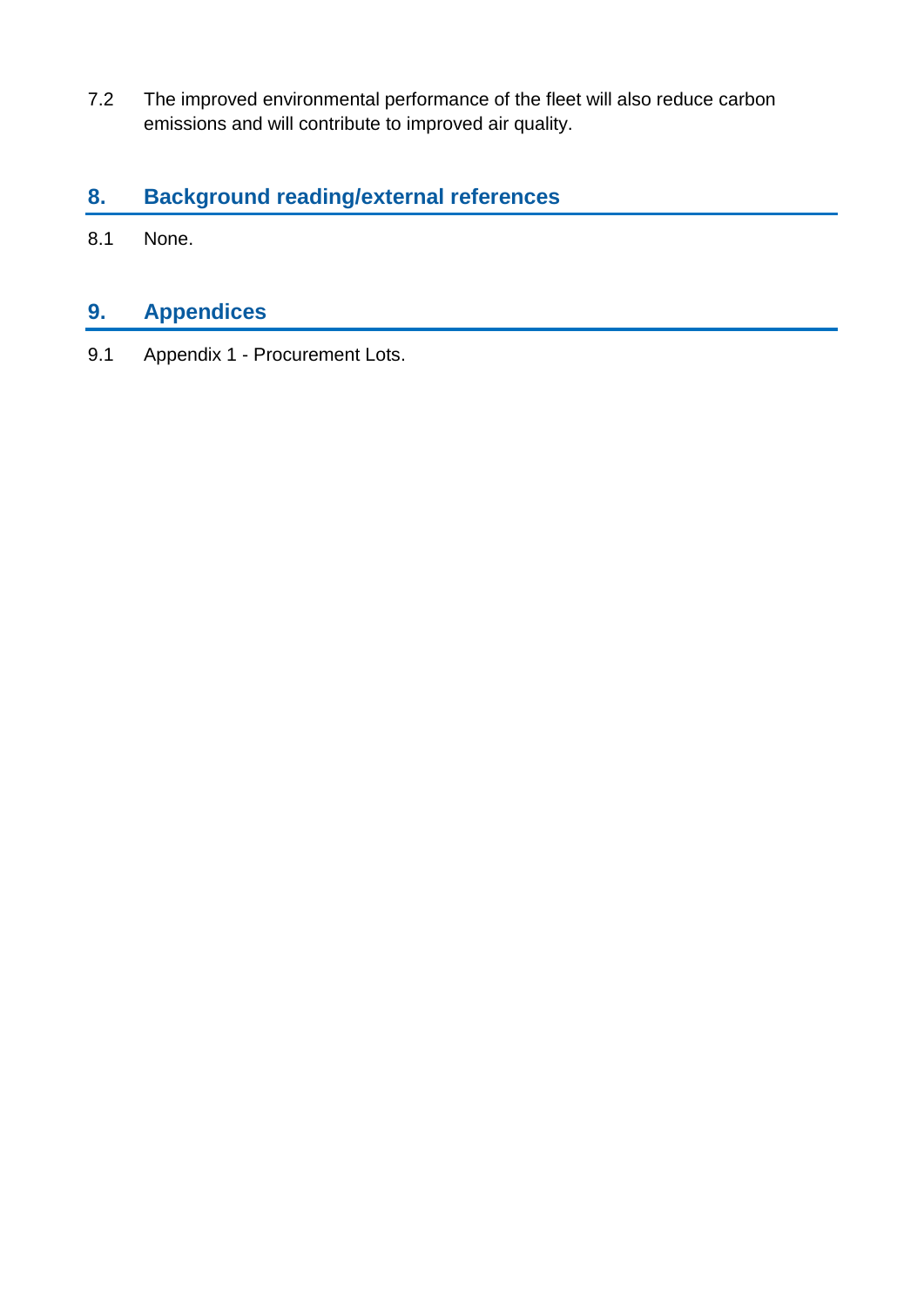# **Appendix 1 - Procurement Lots**

| Project                                                                                                    | <b>Modelled</b><br>Value (£) | <b>Capital</b><br><b>Spend</b> | <b>Revenue</b><br><b>Spend</b> | <b>Funding/Potential</b><br><b>Funding</b> |
|------------------------------------------------------------------------------------------------------------|------------------------------|--------------------------------|--------------------------------|--------------------------------------------|
|                                                                                                            |                              |                                |                                |                                            |
| <b>Electric Vehicles 1 Corsa</b><br>(x32)                                                                  | £553,953.28                  | £332,371.96                    |                                | £221,581.32                                |
| <b>Electric Vehicles 2 Kangoo</b><br>(x20)                                                                 | £ 297,146.40                 | £178,287.84                    |                                | £118,858.56                                |
| <b>Electric Vehicles 3 Nissan</b><br>(x20)                                                                 | £152,181.60                  |                                |                                | £152,181.60                                |
| <b>Electric Sweeper</b>                                                                                    | £184,307                     | £184,307                       |                                | £187,307.00                                |
| <b>Plant Paver Machine</b>                                                                                 | £250,000                     | £250,000                       |                                |                                            |
| <b>Purchase of 4 x Waste Plant</b><br><b>Machinery - Roller Packers</b>                                    | £320,000                     | £320,000                       |                                |                                            |
| Purchase of 14 x 3.5T<br>Beavertail Vans and 2 x 4.6T<br>boxside                                           | £500,000                     | £500,000                       |                                |                                            |
| Purchase of 9 x 18T<br><b>Multibody Tipper/Gritter,</b><br><b>Insulated/Concrete</b><br><b>Body/Hotbox</b> | £1,069,000                   | £1,069,000                     |                                |                                            |
| <b>Purchase of 13 x Demount</b><br>Bodies (for 7.5T chassis)                                               | £65,000                      | £65,000                        |                                |                                            |
| Purchase of 15 x 7.5T<br><b>Tipper/Gritter/Crane</b><br><b>Multibodies</b>                                 | £1,320,000                   | £1,320,000                     |                                |                                            |
| Purchase of 3 x 26T<br><b>Tipper/Gritter/Insulated/Crane</b><br><b>Multibodies</b>                         | £480,000                     | £480,000                       |                                |                                            |
| Hire of 26T Gritter x1 plus<br>18T x 7 (6 year contract)                                                   | £852,000                     |                                | £852,000                       |                                            |
| Purchase of 6 x 4.5T<br><b>Dropside/Tipper Vans</b>                                                        | £240,000                     | £240,000                       |                                |                                            |
| Purchase of 3 x 5.2T Tower<br>Vans and 1 x 7.5T Access<br><b>Tower Van</b>                                 | £280,000                     | £280,000                       |                                |                                            |
| <b>Purchase of Flatbed/Hiab</b><br><b>Truck</b>                                                            | £100,000                     | £100,000                       |                                |                                            |
| <b>Purchase of 3 x Electric</b><br><b>Buses</b>                                                            | £270,000                     | £270,000                       |                                | <b>Potential Funding</b>                   |
| Purchase 4 x 18T RCV for<br>Food and 2 x18T for glass<br>that can be converted                             | £930,000                     | £930,000                       |                                |                                            |